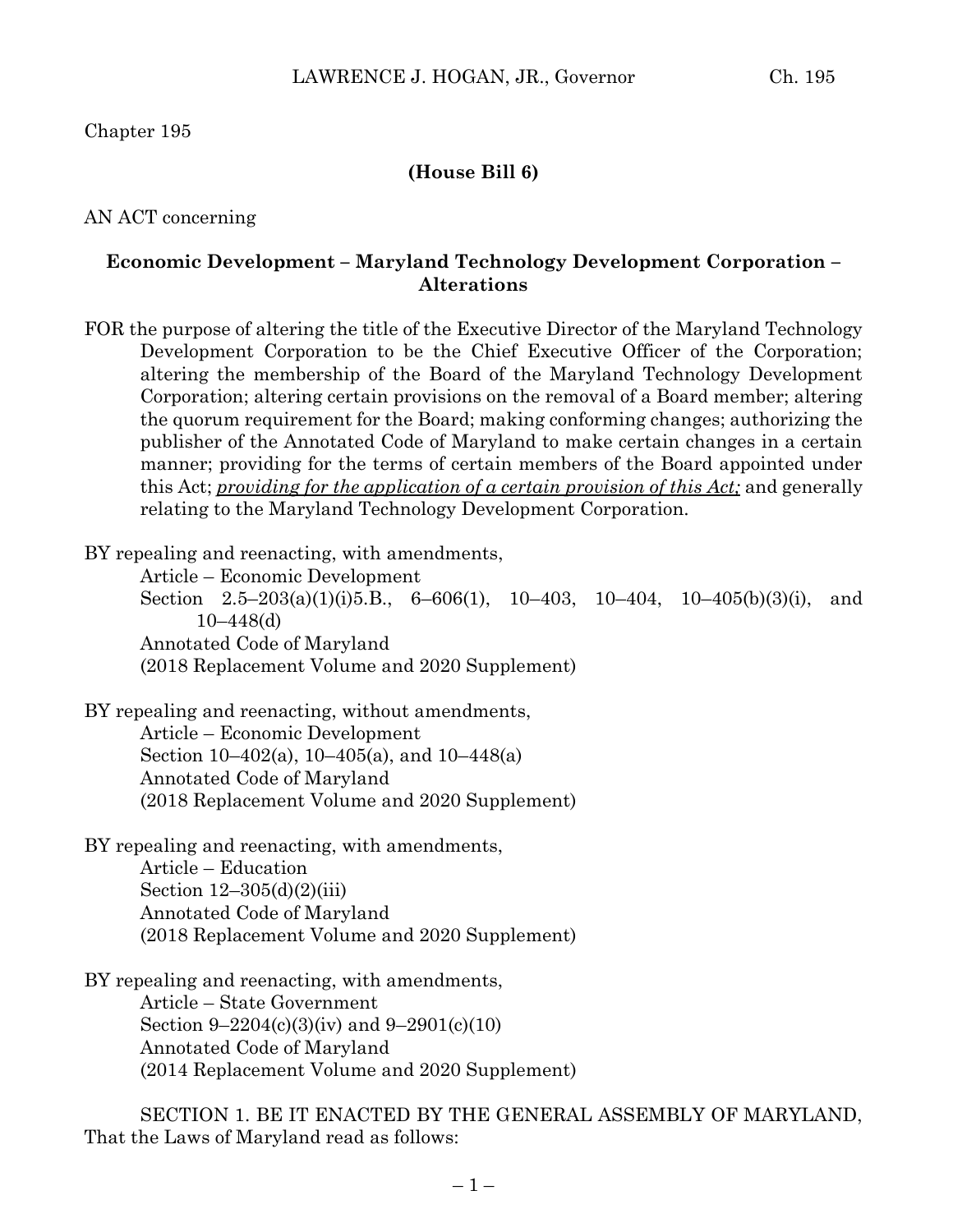# **Article – Economic Development**

2.5–203.

(a) (1) (i) The Commission consists of:

5. the following representatives of State units and instrumentalities of the State:

B. the **CHIEF** Executive **[**Director**] OFFICER** of the Maryland Technology Development Corporation, or the **CHIEF** Executive **[**Director's**] OFFICER'S** designee;

6–606.

The Authority consists of:

(1) the **CHIEF** Executive **[**Director**] OFFICER** of the Maryland Technology Development Corporation, or the **CHIEF** Executive **[**Director's**] OFFICER'S** designee;

10–402.

(a) There is a Maryland Technology Development Corporation.

10–403.

(a) (1) A Board of Directors shall manage the Corporation and its units and exercise its corporate powers.

(2) (i) The Board of Directors may appoint members of an advisory committee.

(ii) If the Board of Directors appoints an advisory committee, the Board shall adopt policies establishing the responsibilities of the advisory committee.

(b) The Board consists of the following **[**15**] 19** members:

(1) the Secretary or the Secretary's designee; **[**and**]**

(2) fourteen members appointed by the Governor with the advice and consent of the Senate:

(i) two representing the nonprofit research sector of the State;

(ii) two with expertise in venture capital financing;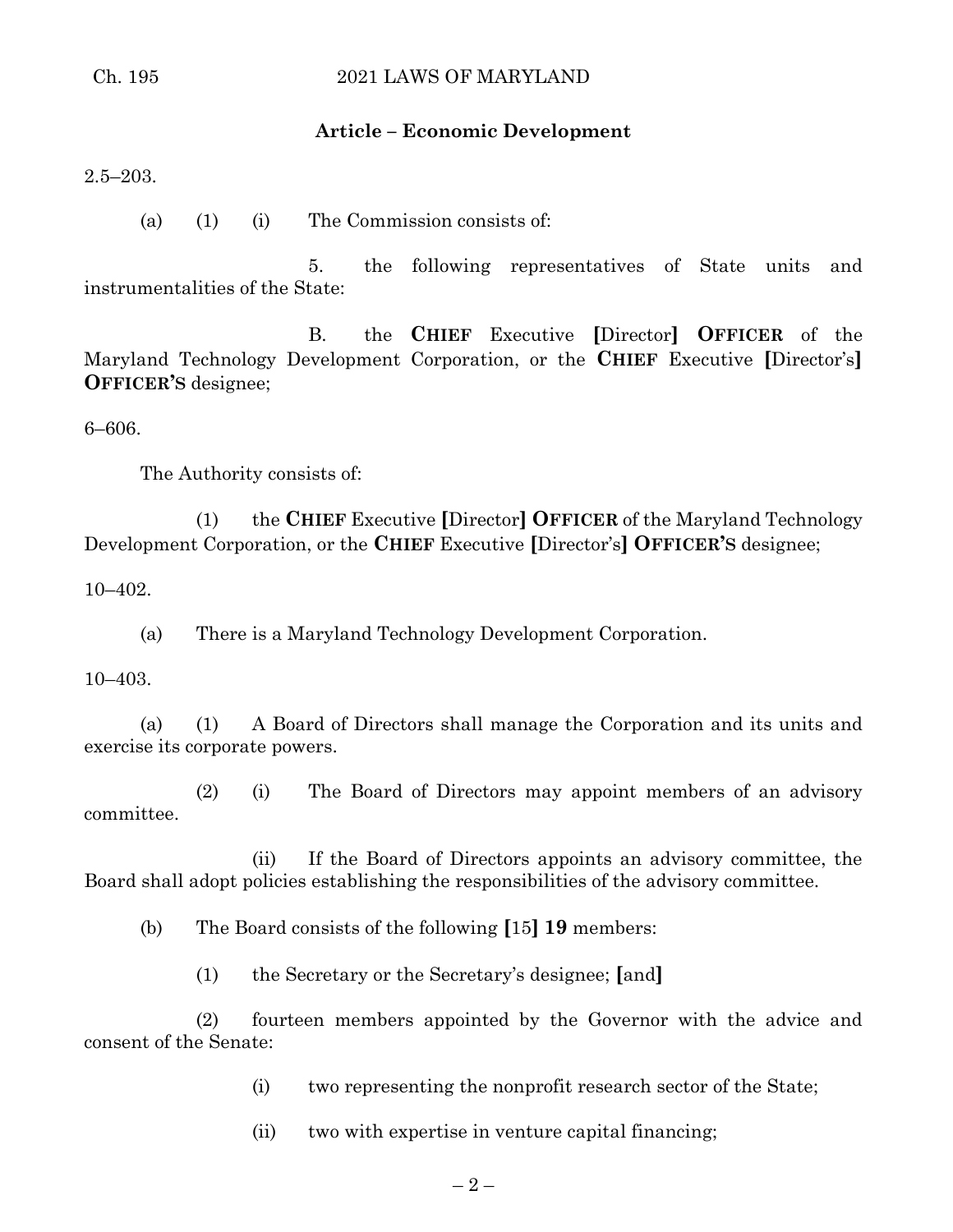(iii) five with experience in technology–based businesses;

# (iv) two representing colleges and universities**, AT LEAST ONE OF WHOM SHALL REPRESENT AN HISTORICALLY BLACK COLLEGE OR UNIVERSITY***, EXCEPT THAT ANY SINGLE COLLEGE OR UNIVERSITY MAY NOT BE REPRESENTED FOR MORE THAN TWO CONSECUTIVE TERMS*; and

- (v) three members of the general public**; AND**
- **(3) SUBJECT TO SUBSECTION (C) OF THIS SECTION:**

**(I) TWO MEMBERS APPOINTED BY THE PRESIDENT OF THE SENATE; AND**

**(II) TWO MEMBERS APPOINTED BY THE SPEAKER OF THE** 

**(C) THE MEMBERS APPOINTED UNDER SUBSECTION (B)(3) OF THIS SECTION SHALL:**

**(I) REPRESENT THE NONPROFIT RESEARCH SECTOR OF THE** 

#### **STATE;**

**HOUSE**.

- **(II) HAVE EXPERTISE IN VENTURE CAPITAL FINANCING;**
- **(III) HAVE EXPERIENCE IN TECHNOLOGY–BASED BUSINESSES;**
- **(IV) REPRESENT COLLEGES AND UNIVERSITIES; OR**
- **(V) BE MEMBERS OF THE GENERAL PUBLIC.**
- **[**(c)**] (D)** A member of the Board shall reside in the State.
- **[**(d)**] (E)** In making appointments to the Board, the Governor shall consider:
	- (1) diversity; and
	- (2) all geographic regions of the State.
- **[**(e)**] (F)** A member of the Board:
	- (1) may not receive compensation as a member of the Board; but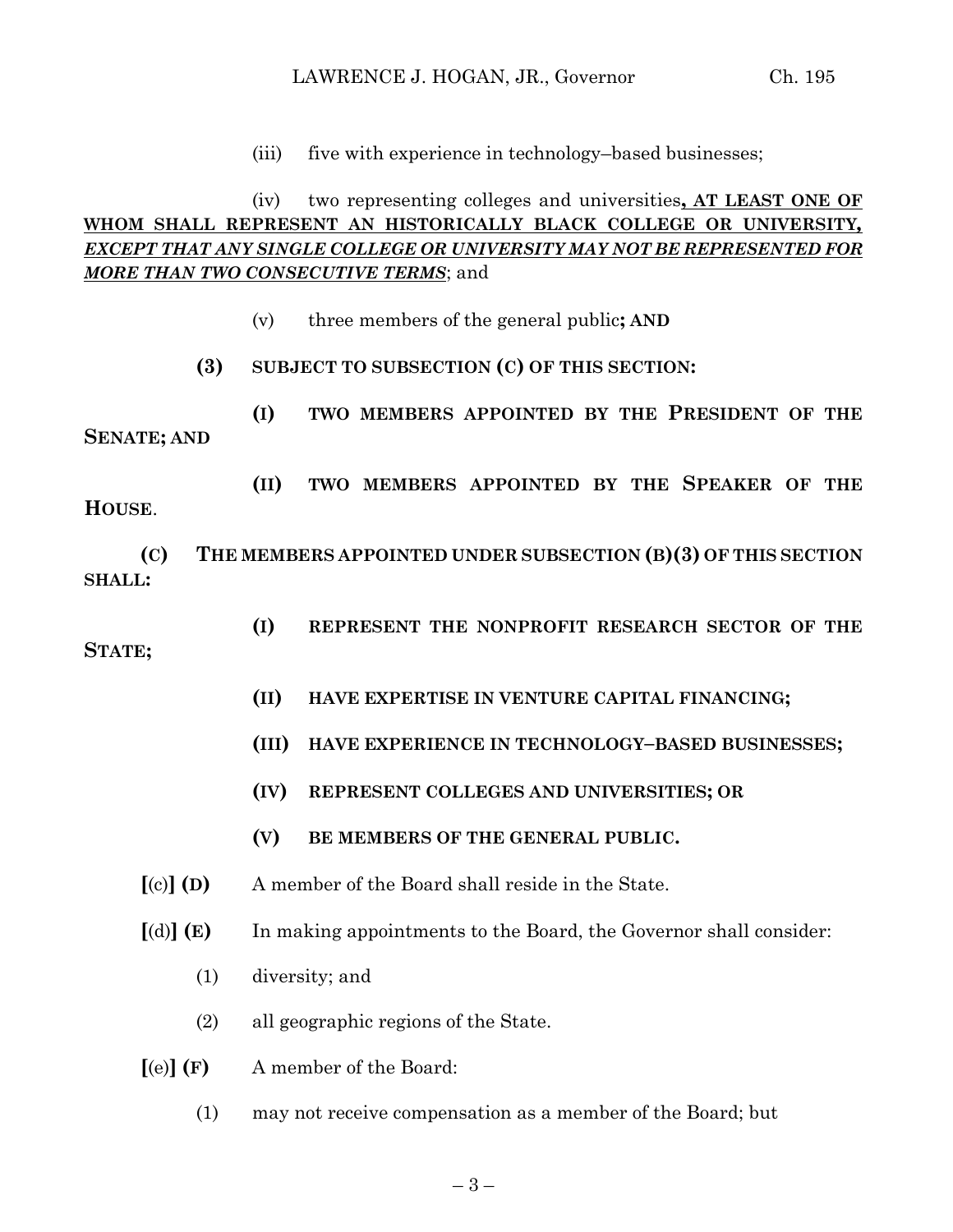(2) is entitled to reimbursement for expenses under the Standard State Travel Regulations, as provided in the State budget.

 $[(f)]$  **(G)** (1) The term of an appointed member is 4 years.

(2) The terms of the appointed members are staggered as required by the terms provided for members on October 1, 2008.

(3) At the end of a term, an appointed member continues to serve until a successor is appointed and qualifies.

(4) A member who is appointed after a term has begun serves only for the rest of the term and until a successor is appointed and qualifies.

**[**(g)**] (H) (1) THIS SUBSECTION APPLIES TO A MEMBER WHO IS APPOINTED BY THE GOVERNOR UNDER SUBSECTION (B) OF THIS SECTION.**

**(2)** The Governor may remove an appointed member for incompetence, misconduct, or failure to perform the duties of the position.

**[**(h)**] (I)** The Board shall elect a chair from among its members.

**[**(i)**] (J)** The Board may act with an affirmative vote of **[**nine**] 11** Board members.

10–404.

(a) The Corporation shall employ **[**an**] A CHIEF** Executive **[**Director**] OFFICER**.

(b) The **CHIEF** Executive **[**Director**] OFFICER** shall have experience with and possess qualifications relevant to the activities and purposes of the Corporation.

10–405.

(a) The Attorney General is the legal advisor to the Corporation.

(b) (3) (i) The general counsel to the Corporation shall:

1. advise the **CHIEF** Executive **[**Director**] OFFICER**, Board of Directors, and any other official of the Corporation as requested by the Corporation;

2. supervise the other assistant Attorneys General assigned to the Corporation; and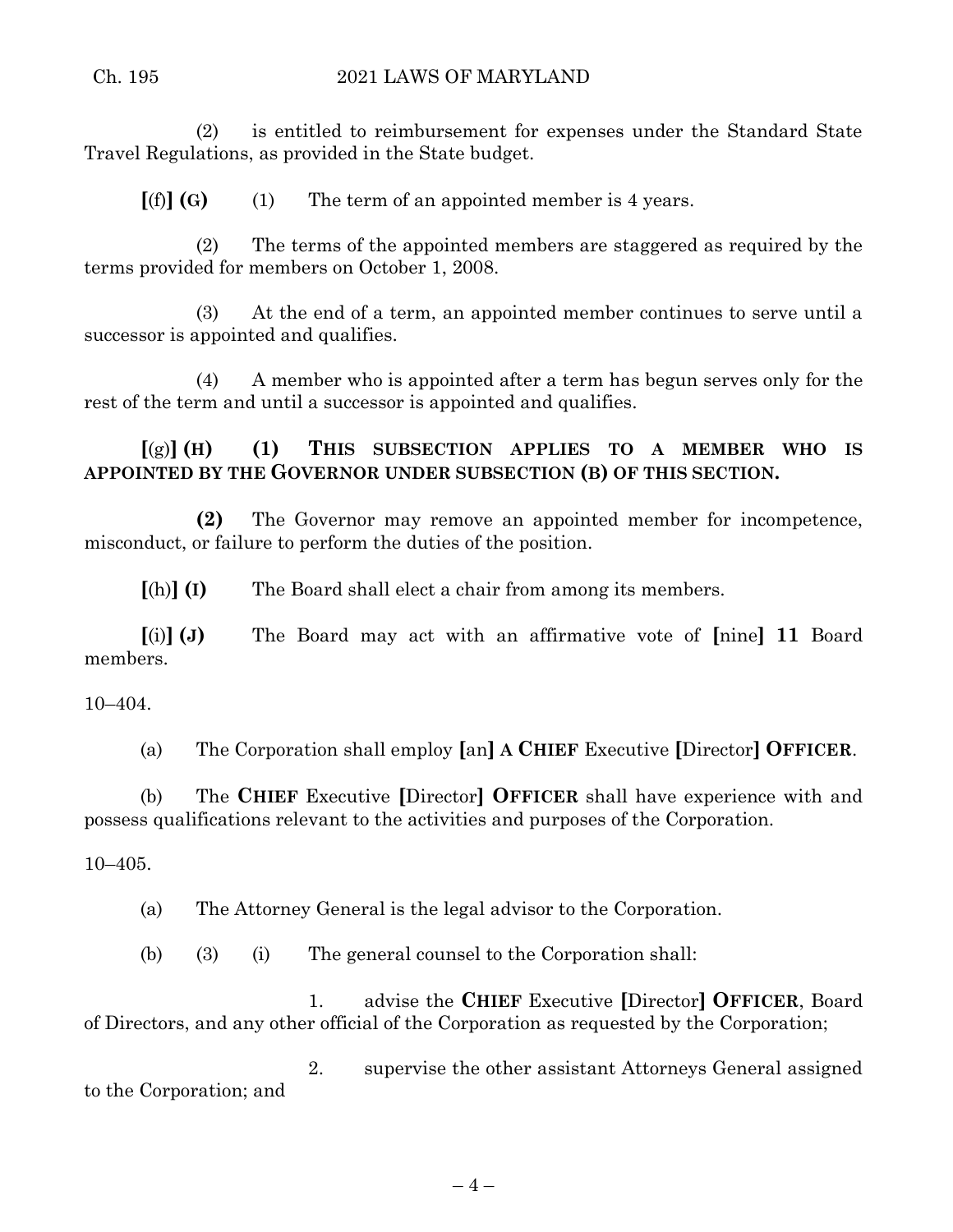3. perform for the Corporation other duties the Attorney General assigns.

10–448.

(a) There is a Coordinating Emerging Nanobiotechnology Research in Maryland Fund in the Corporation.

(d) The **CHIEF** Executive **[**Director**] OFFICER** of the Corporation, or the **CHIEF** Executive **[**Director's**] OFFICER'S** designee, shall administer the Fund in accordance with this part and other applicable law.

# **Article – Education**

12–305.

(d) (2) The Executive Director shall:

(iii) Develop a working relationship with the Secretary of Commerce and the **CHIEF** Executive **[**Director**] OFFICER** of the Maryland Technology Development Corporation; and

#### **Article – State Government**

9–2204.

(c) (3) The management committee shall be composed of:

(iv) the **CHIEF** Executive **[**Director**] OFFICER** of the Maryland Technology Development Corporation; and

9–2901.

(c) The Council consists of the following members:

(10) the **CHIEF** Executive **[**Director**] OFFICER** of the Maryland Technology Development Corporation, or the **CHIEF** Executive **[**Director's**] OFFICER'S** designee;

SECTION 2. AND BE IT FURTHER ENACTED, That the publisher of the Annotated Code of Maryland, in consultation with and subject to the approval of the Department of Legislative Services, shall correct, with no further action required by the General Assembly, cross–references and terminology rendered incorrect by this Act. The publisher shall adequately describe any correction made in an editor's note following the section affected.